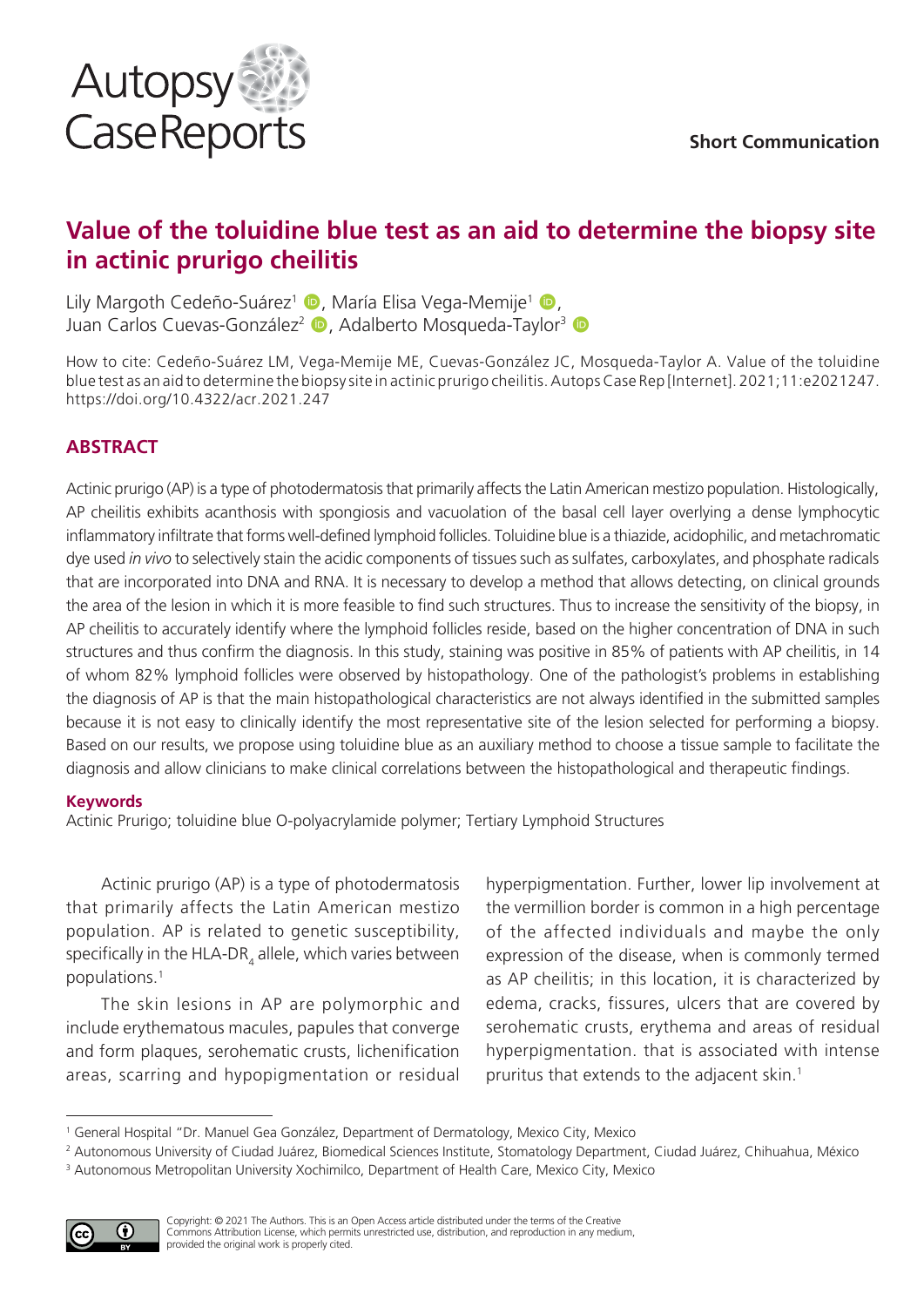Histologically, AP cheilitis exhibits acanthosis with spongiosis and vacuolation of the basal cell layer overlying a dense lymphocytic inflammatory infiltrate that forms well-defined lymphoid follicles (comprising B lymphocytes in the center and T lymphocytes at the periphery), macrophages, eosinophils, and mast cells (Figure 1).2

AP cheilitis affects 85% of patients and is the sole manifestation of the disease in 27% of those who are affected.<sup>2</sup> Diagnosis of AP when there is only lip involvement requires an assessment of its clinical and histopathological characteristics, and very often, it is necessary to take several tissue samples to demonstrate the presence of lymphoid follicles, which



**Figure 1.** Histopathological features of actinic prurigo cheilitis.

are considered an essential element to confirm the nature of this disorder.

Toluidine blue is a thiazide, acidophilic, and metachromatic dye used *in vivo*, to selectively stain the acidic components of tissues such as sulfates, carboxylates, and phosphate radicals that are incorporated into DNA and RNA.<sup>3,4</sup> Therefore, as epithelial dysplasia and carcinomas contain higher amounts of DNA and RNA than adjacent normal epithelium. Toluidine blue has been used as an ancillary method for identifying areas with increased cell proliferation in lesions for which there is a clinical suspicion of malignancy.<sup>5</sup>

As only 63.8% of biopsies of AP cheilitis have lymphoid follicles,<sup>2</sup> it is necessary to develop a method that allows detecting, on clinical grounds, the lesion area. It is more feasible to find such structures, to increase the sensitivity of the biopsy. Consequently, we sought to determine the value of toluidine blue as an ancillary method in obtaining tissue samples in AP cheilitis to accurately identify where the lymphoid follicles reside, based on the higher DNA concentration in such structures and thus confirm the diagnosis.

We included 20 patients (11 women and 9 men) aged between 7 and 45 years (mean 25.7) who presented clinically with AP cheilitis (Figure 2A). The detection technique comprised the application of toluidine blue with a swab along the affected vermillion border. After 60 seconds, the site was cleaned with 2% acetic acid solution and rinsed with water or saline



**Figure 2. A** – Clinical aspects of actinic prurigo cheilitis; **B** – Persistent staining with toluidine blue after removing dye with 2% acetic acid (positive zone).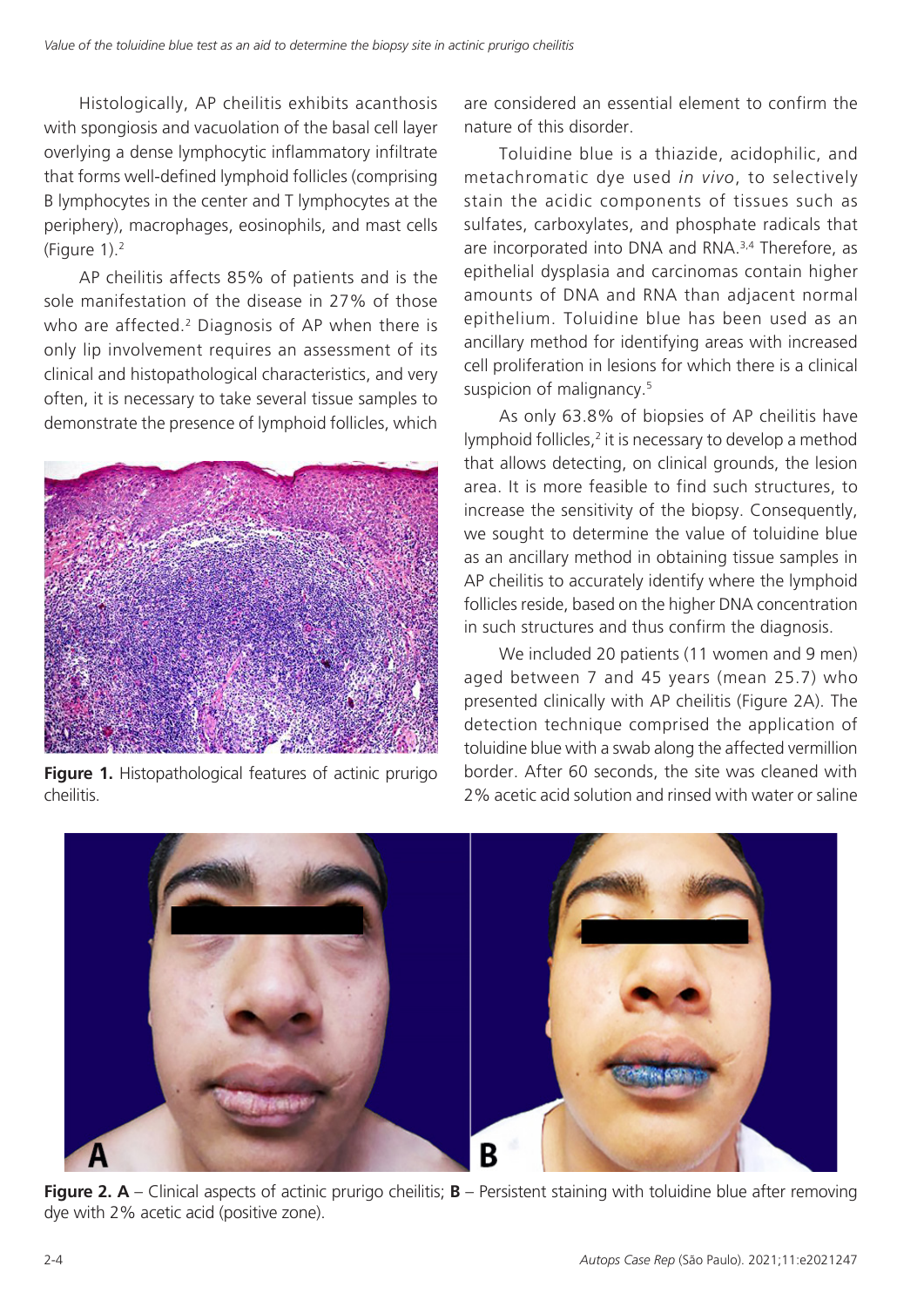solution, leaving clearly defined an area in which the dye persisted visible in the tissue (Figure 2B).

This region was then injected with 0.5 cc of 2% xylocaine solution with epinephrine, distal to the area where the incisional biopsy was performed, which included a spindle-shaped fragment of tissue of approximately 5 mm in length, fixed in 10% formaldehyde, and processed for hematoxylin and eosin staining.

## **DISCUSSION**

Toluidine blue is already used to identify malignant/ premalignant lesions in the oral mucosa; although no risk of malignant transformation has been reported in actinic prurigo cheilitis, it can be considered as an aid to decide the site to take the biopsy due to the dense lymphocytic inflammatory infiltrate that forms well-defined lymphoid follicles pick up the dye.<sup>6</sup> In this study, staining was positive in 17/20 (85%) patients with AP cheilitis, in 14 of whom (82%) lymphoid follicles were observed by histopathology. In the 3 cases in which there were no lymphoid follicles, the inflammatory infiltrate was mild to moderate, while in the remaining 3 cases that were negative for toluidine blue, no inflammatory cells were seen. These findings contrast with what has been reported in previous studies in which lymphoid follicles were noted in only 63.8% of samples,<sup>2</sup> submitted to biopsy without application of toluidine blue, indicating the greater sensitivity of this technique to confirm the diagnosis.

One of the pathologist's problems to establish the diagnosis of PA is that the main histopathological characteristics are not always identified in the submitted samples because it is not easy to clinically identify the most representative site of the lesion selected for performing a biopsy.

#### **CONCLUSION**

Based on our results, we propose using toluidine blue as an auxiliary method to choose a tissue sample to facilitate the diagnosis and allow clinicians to make clinical correlations between the histopathological and therapeutic findings.

### **REFERENCES**

- 1. Martínez-Luna E, Bologna-Molina R, Mosqueda-Taylor A, et al. Inmunohistochemical detection of mastocytes in tissue from patients with actinic prurigo. J Clin Exp Dent. 2015;7(5):656-9. [http://dx.doi.org/10.4317/jced.52823](https://doi.org/10.4317/jced.52823). [PMid:26644844.](https://www.ncbi.nlm.nih.gov/entrez/query.fcgi?cmd=Retrieve&db=PubMed&list_uids=26644844&dopt=Abstract)
- 2. Vega-Memije ME, Mosqueda-Taylor A, Irigoyen-Camacho ME, Hojyo-Tomoka MT, Domínguez-Soto L. Actinic prurigo cheilitis: clinicopathologic analysis and therapeutic results in 116 cases. Oral Surg Oral Med Oral Pathol Oral Radiol Endod. 2002;94(1):83-91. [http://dx.doi.](https://doi.org/10.1067/moe.2002.123539) [org/10.1067/moe.2002.123539](https://doi.org/10.1067/moe.2002.123539)[. PMid:12193899.](https://www.ncbi.nlm.nih.gov/entrez/query.fcgi?cmd=Retrieve&db=PubMed&list_uids=12193899&dopt=Abstract)
- 3. Albornoz-López del Castillo C, Barrios Sánchez O, Rojas Casanova P, Bastian Manso L, Santana Garay JC. Eficacia del azul de toluidina y lugol en el diagnóstico precoz del cáncer bucal. AMC. 2010;14:1-11.
- 4. Martin IC, Kerawala CJ, Reed M. The application of toluidine blue as a diagnostic adjunct in the detection of epithelial dysplasia. Oral Surg Oral Med Oral Pathol Oral Radiol Endod. 1998;85(4):444-6. [http://dx.doi.](https://doi.org/10.1016/S1079-2104(98)90071-3) [org/10.1016/S1079-2104\(98\)90071-3.](https://doi.org/10.1016/S1079-2104(98)90071-3) [PMid:9574954.](https://www.ncbi.nlm.nih.gov/entrez/query.fcgi?cmd=Retrieve&db=PubMed&list_uids=9574954&dopt=Abstract)
- 5. Chainani-Wu N, Madden E, Cox D, Sroussi H, Epstein J, Silverman S Jr. Toluidine blue aids in detection of dysplasia and carcinoma in suspicious oral lesions. Oral Dis. 2015;21(7):879-85. [http://dx.doi.org/10.1111/](https://doi.org/10.1111/odi.12358) [odi.12358](https://doi.org/10.1111/odi.12358). [PMid:26173924.](https://www.ncbi.nlm.nih.gov/entrez/query.fcgi?cmd=Retrieve&db=PubMed&list_uids=26173924&dopt=Abstract)
- 6. Vega-Memije ME, Mancheno-Valencia A, Bologna-Molina RE, Toussaint-Caire S, Cuevas-González JC. Expression of E-cadherin, syndecan 1, Ki-67, and maintenance minichromosome 3 in tissue lesions of actinic prurigo obtained by incisional biopsy. Indian J Pathol Microbiol. 2018;61(2):225-7. [http://dx.doi.org/10.4103/IJPM.](https://doi.org/10.4103/IJPM.IJPM_574_17) [IJPM\\_574\\_17](https://doi.org/10.4103/IJPM.IJPM_574_17)[. PMid:29676362.](https://www.ncbi.nlm.nih.gov/entrez/query.fcgi?cmd=Retrieve&db=PubMed&list_uids=29676362&dopt=Abstract)

This study was carried out at the Department of Dermatology, General Hospital "Dr. Manuel Gea González "Mexico City.

**Author's contributions:** Cedeño Suarez LM and Cuevas Gonzalez JC reviewed the literature and contributed to manuscript drafting, Mosqueda Taylor A and Vega Memije ME contributed to final version of the manuscript.

**Ethics statement:** The patient signed the informed consent authorizing the data publication.

**Conflict of interest:** The authors have no conflict of interest to declare.